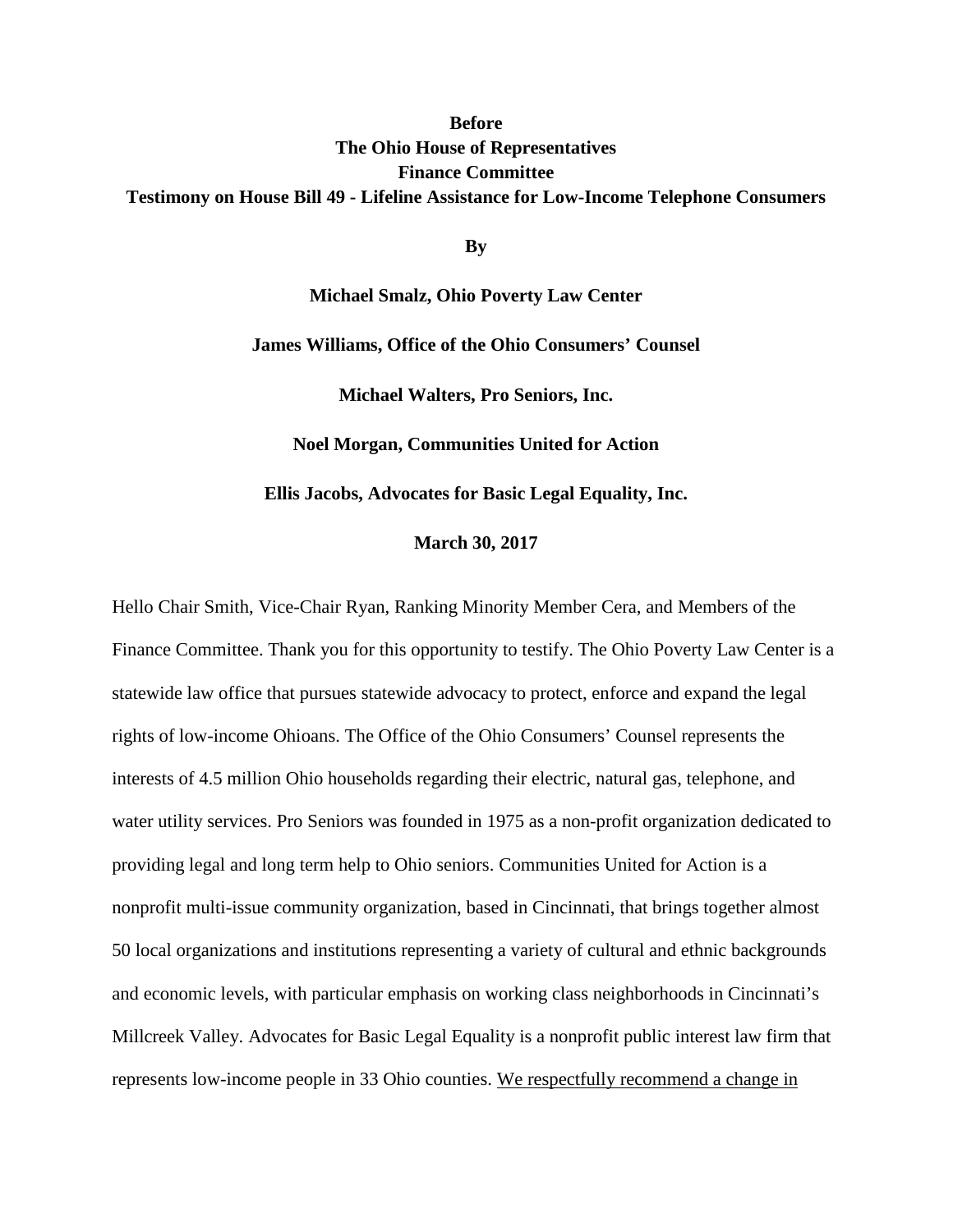House Bill 49, regarding financial assistance for low-income telephone consumers, to ensure that flat rate telephone service (unlimited local calling) continues to be available to them.

This assistance service is called "Lifeline," and helps make basic telephone service affordable to low-income Ohioans. In this regard, these consumers typically cannot afford the more expensive service offerings of local telephone companies. The consumers who take Lifeline service are the poorest of the poor among our fellow Ohioans. They often can afford little more than food and rent. But they, like many, need phone service for the various imperatives that are understood for 21<sup>st</sup> century communications. For information about low-income challenges in Ohio, please see the attachments to this testimony showing recent data about poverty and food insecurity across our state.

Proposed language in H.B. 49 would amend Ohio Revised Code 4927.13(A)(1)(a), which describes Lifeline service. (Lines 69746 to 69747.) The current language in the Bill would remove the reference that phone companies in Ohio should offer Lifeline service to low-income consumers at a flat rate. Flat rate service is a traditional mainstay of voice service and should be especially assured for low-income consumers. Flat rate service means unlimited local calling without extra charges for usage. Allowing charges for local usage (such as by minutes of use) could adversely affect low-income Lifeline consumers in Ohio by increasing the amount they pay for local phone service.

The federal rules (47 C.F.R. §54.400(m)) require Lifeline service to be voice telephony, which includes "minutes of use for local service provided at no additional charge to end users." Flat rate service should be protected for Lifeline consumers under Ohio law. The proposed change to Ohio Revised Code 4927.13(A)(1)(a) would remove the concept of flat rate service for Lifeline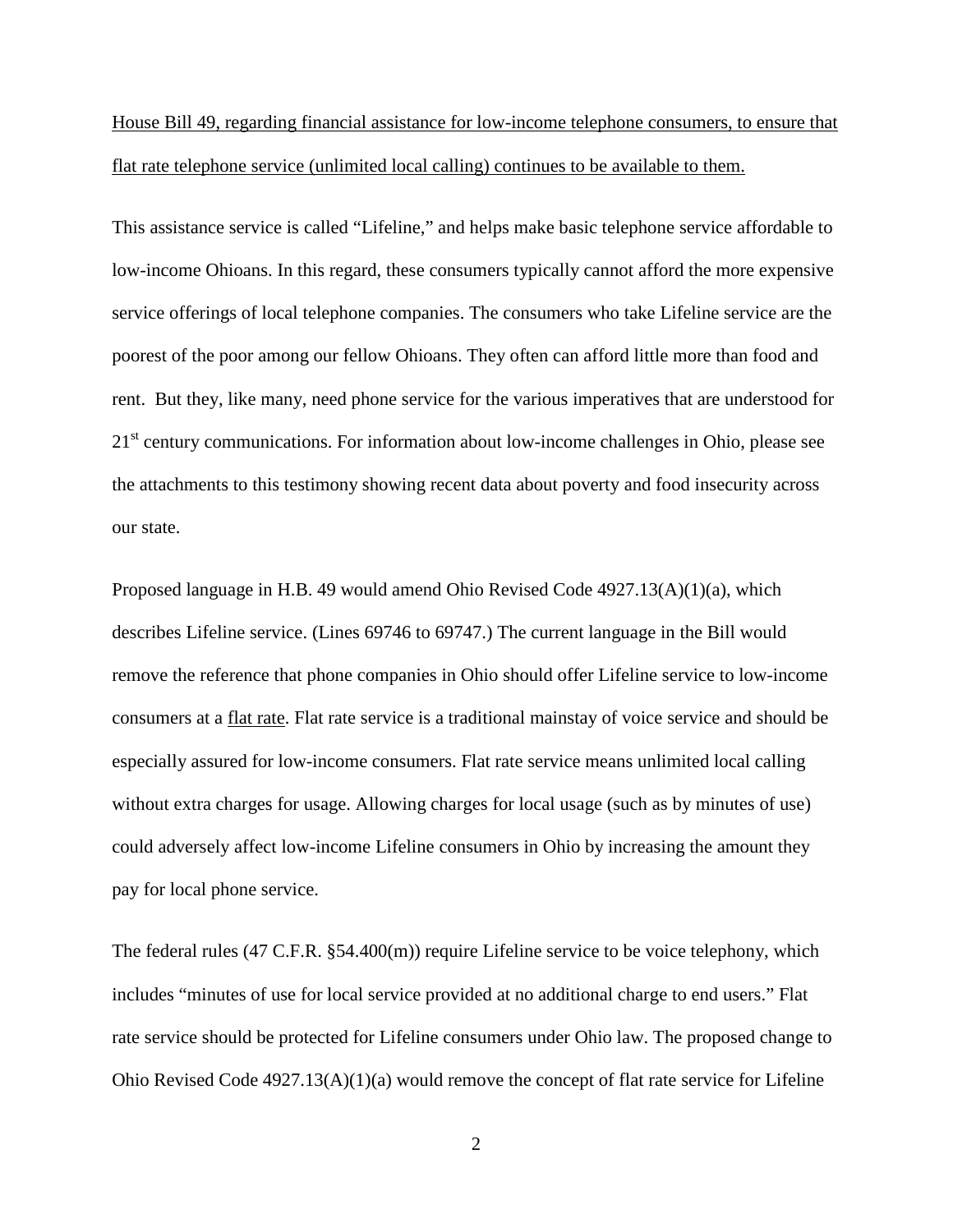customers from Ohio law. That proposed change should be rejected and the current law should be retained.

We understand that an explanation for this change and another related change (presented in testimony to the House Finance Subcommittee on Agriculture, Development, and Natural Resources) was that the changes would make Ohio law consistent with federal standards. But Ohio's current law (that H.B. 49 would alter on lines 69746 to 69747) is not inconsistent with the federal rule, as quoted above regarding flat rate service.

Accordingly, please see the proposed amendment, attached to this testimony, to amend H.B. 49. The proposed amendment would retain the existing Ohio law that is protective of flat rate service for Ohioans using Lifeline.

Thank you again for this opportunity to address utility consumer issues affecting Ohioans.

3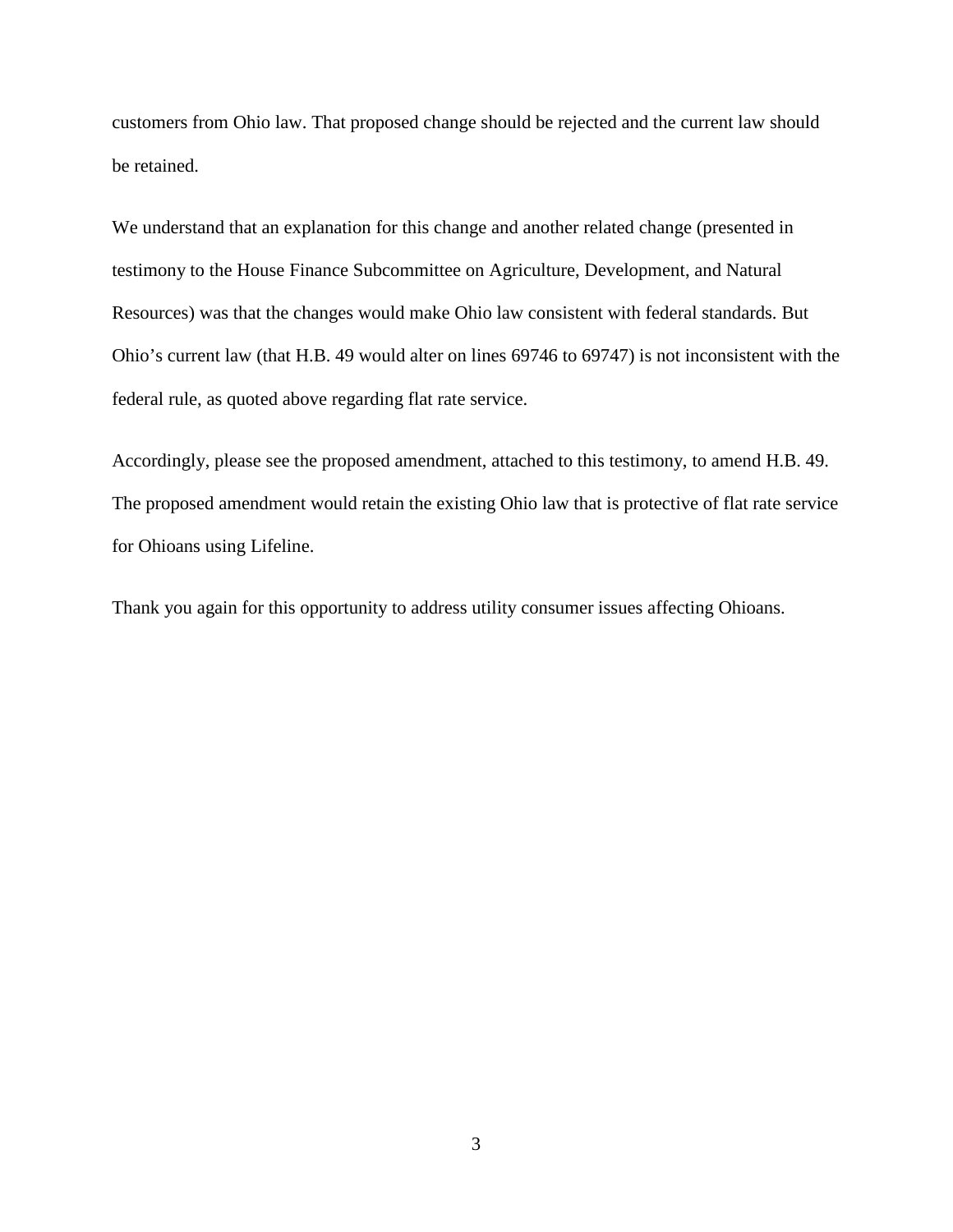|                  | <b>HC1262</b>                                                                                                                                     |
|------------------|---------------------------------------------------------------------------------------------------------------------------------------------------|
|                  | H.B. 49<br>As Introduced                                                                                                                          |
|                  | moved to amend as follows:                                                                                                                        |
| $\mathbf 1$      | In line 69746, reinsert "Flat-rate, monthly, primary";                                                                                            |
| 2                | delete "Monthly"                                                                                                                                  |
| 3                | In line 69747, reinsert "with touch-tone service,"                                                                                                |
| 4                | The motion was agreed to.                                                                                                                         |
| 5                | SYNOPSIS                                                                                                                                          |
| 6                | Lifeline telephone service                                                                                                                        |
| 7                | R.C. 4927.13                                                                                                                                      |
| $8\,$<br>9<br>10 | Removes the provision eliminating the requirements that<br>lifeline telephone service be touch-tone, flat-rate, and for a<br>primary access line. |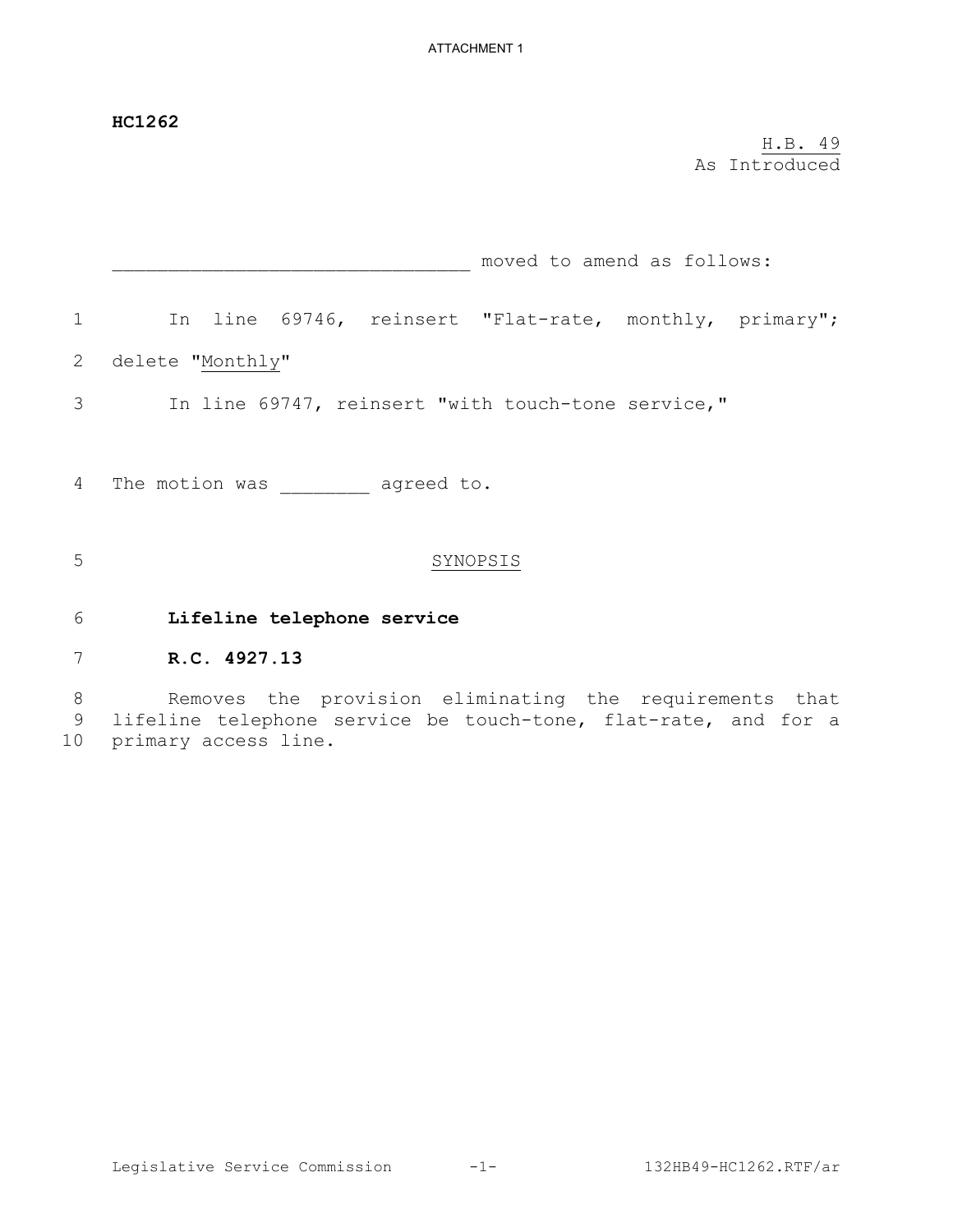



**Poverty in Ohio** by County 2011-2015 American **Community Survey** 

> **Statewide Poverty** 1.775.836 15.8%



This map shows the 2011-2015 American Community Survey estimates of the number and percentage of persons in poverty by county

Source: 2011-2015 American Community Survey, U.S. Census Bureau

Prepared by: Office of Research Ohio Development Services Agency January 2017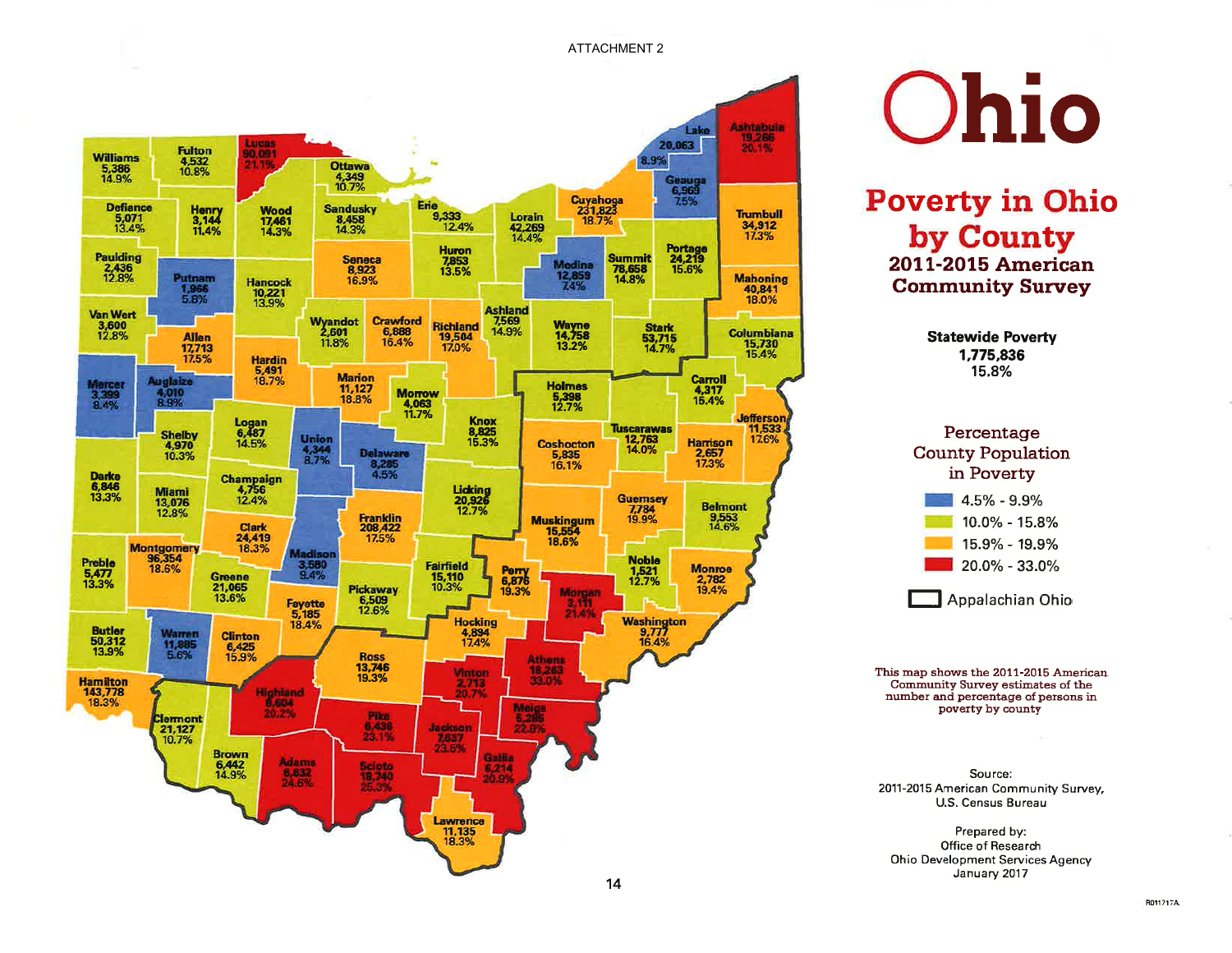

# **Map the Meal Gap 2016:**<br>Overall Food Insecurity in Ohio by County in 2014<sup>1</sup>



|                 |               |            |                   | Likely Income Eligibility for Federal Nutrition Assistance |                                             |                                    |                     |
|-----------------|---------------|------------|-------------------|------------------------------------------------------------|---------------------------------------------|------------------------------------|---------------------|
|                 |               |            | Food              | <b>Estimated number</b>                                    | % below 130%                                | % between 130%                     | % above 185%        |
|                 | <b>County</b> | Population | <b>Insecurity</b> | food insecure                                              | poverty                                     | and 185% poverty                   | poverty             |
|                 |               |            | rate              | individuals (rounded)                                      | SNAP, WIC, free school<br>meals, CSFP TEFAP | WIC, reduced price<br>school meals | Charitable Response |
| Adams           |               | 28,342     | 18.1%             | 5,140                                                      | 80%                                         | 6%                                 | 14%                 |
| Allen           |               | 105,562    | 16.5%             | 17,470                                                     | 59%                                         | 13%                                | 29%                 |
| Ashland         |               | 53,202     | 14.2%             | 7,550                                                      | 59%                                         | 11%                                | 30%                 |
| Ashtabula       |               | 100,346    | 15.7%             | 15,750                                                     | 65%                                         | 12%                                | 23%                 |
| Athens          |               | 64,840     | 19.8%             | 12,810                                                     | 69%                                         | 4%                                 | 27%                 |
| Auglaize        |               | 45,867     | 11.8%             | 5,410                                                      | 46%                                         | 19%                                | 35%                 |
| Belmont         |               | 69,793     | 14.8%             | 10,300                                                     | 51%                                         | 15%                                | 34%                 |
| Brown           |               | 44,464     | 14.3%             | 6,370                                                      | 62%                                         | 14%                                | 24%                 |
| <b>Butler</b>   |               | 371,154    | 14.0%             | 52,060                                                     | 50%                                         | 10%                                | 41%                 |
| Carroll         |               | 28,539     | 13.7%             | 3,920                                                      | 60%                                         | 14%                                | 26%                 |
| Champaign       |               | 39,628     | 13.2%             | 5,220                                                      | 52%                                         | 12%                                | 36%                 |
| Clark           |               | 137,303    | 16.3%             | 22,410                                                     | 61%                                         | 14%                                | 25%                 |
| Clermont        |               | 199,450    | 12.3%             | 24,590                                                     | 48%                                         | 9%                                 | 44%                 |
| Clinton         |               | 41,871     | 16.3%             | 6,840                                                      | 56%                                         | 12%                                | 32%                 |
| Columbiana      |               | 106,622    | 15.0%             | 15,960                                                     | 59%                                         | 13%                                | 28%                 |
| Coshocton       |               | 36,768     | 15.5%             | 5,700                                                      | 66%                                         | 12%                                | 22%                 |
| Crawford        |               | 43,036     | 15.1%             | 6,510                                                      | 61%                                         | 13%                                | 26%                 |
| Cuyahoga        |               | 1,267,513  | 19.4%             | 245,660                                                    | 53%                                         | 14%                                | 33%                 |
| Darke           |               | 52,537     | 13.7%             | 7,190                                                      | 57%                                         | 17%                                | 27%                 |
| Defiance        |               | 38,795     | 12.3%             | 4,750                                                      | 58%                                         | 15%                                | 27%                 |
| <b>Delaware</b> |               | 181,821    | 9.0%              | 16,440                                                     | 29%                                         | 11%                                | 60%                 |
| Erie            |               | 76,416     | 15.0%             | 11,450                                                     | 49%                                         | 15%                                | 36%                 |
| Fairfield       |               | 148,067    | 13.2%             | 19,510                                                     | 47%                                         | 12%                                | 41%                 |
| Fayette         |               | 28,875     | 16.1%             | 4,660                                                      | 64%                                         | 11%                                | 25%                 |
| Franklin        |               | 1,197,592  | 17.9%             | 214,500                                                    | 54%                                         | 13%                                | 34%                 |
| Fulton          |               | 42,541     | 11.6%             | 4,920                                                      | 51%                                         | 12%                                | 37%                 |
| Gallia          |               | 30,763     | 16.1%             | 4,950                                                      | 69%                                         | 12%                                | 20%                 |
| Geauga          |               | 93,819     | 10.3%             | 9,680                                                      | 43%                                         | 12%                                | 45%                 |
| Greene          |               | 163,313    | 14.5%             | 23,650                                                     | 48%                                         | 8%                                 | 44%                 |
| Guernsey        |               | 39,794     | 15.4%             | 6,140                                                      | 65%                                         | 11%                                | 24%                 |
| Hamilton        |               | 803,272    | 18.6%             | 149,740                                                    | 53%                                         | 12%                                | 36%                 |
| Hancock         |               | 75,290     | 12.9%             | 9,730                                                      | 57%                                         | 10%                                | 33%                 |
| Hardin          |               | 31,826     | 15.1%             | 4,800                                                      | 61%                                         | 10%                                | 29%                 |
| Harrison        |               | 15,698     | 14.5%             | 2,280                                                      | 62%                                         | 15%                                | 23%                 |
| Henry           |               | 28,074     | 12.1%             | 3,390                                                      | 51%                                         | 9%                                 | 40%                 |
| Highland        |               | 43,266     | 16.5%             | 7,130                                                      | 73%                                         | 12%                                | 15%                 |
| <b>Hocking</b>  |               | 29,111     | 14.6%             | 4,250                                                      | 62%                                         | 10%                                | 28%                 |
| Holmes          |               | 43,176     | 12.4%             | 5,360                                                      | 64%                                         | 24%                                | 11%                 |
| Huron           |               | 59,186     | 14.2%             | 8,410                                                      | 55%                                         | 14%                                | 31%                 |
| Jackson         |               | 32,952     | 17.7%             | 5,840                                                      | 73%                                         | 8%                                 | 19%                 |
| Jefferson       |               | 68,510     | 16.7%             | 11,410                                                     | 57%                                         | 13%                                | 29%                 |
| Knox            |               | 61,063     | 14.0%             | 8,520                                                      | 56%                                         | 12%                                | 32%                 |
| Lake            |               | 229,602    | 12.4%             | 28,410                                                     | 41%                                         | 14%                                | 46%                 |
| Lawrence        |               | 62,100     | 15.1%             | 9,350                                                      | 61%                                         | 16%                                | 23%                 |
| Licking         |               | 167,911    | 13.3%             | 22,330                                                     | 49%                                         | 12%                                | 39%                 |
| Logan           |               | 45,564     | 13.9%             | 6,330                                                      | 65%                                         | 6%                                 | 30%                 |
| Lorain          |               | 302,465    | 14.3%             | 43,130                                                     | 51%                                         | 10%                                | 39%                 |
| Lucas           |               | 438,167    | 18.3%             | 80,260                                                     | 60%                                         | 12%                                | 28%                 |
| Madison         |               | 43,326     | 13.5%             | 5,850                                                      | 44%                                         | 11%                                | 45%                 |
| Mahoning        |               | 235,809    | 16.9%             | 39,790                                                     | 56%                                         | 15%                                | 29%                 |
| Marion          |               | 66,171     | 15.9%             | 10,520                                                     | 61%                                         | 8%                                 | 31%                 |
| Medina          |               | 174,091    | 11.1%             | 19,280                                                     | 38%                                         | 11%                                | 51%                 |
| <b>Meigs</b>    |               | 23,564     | 16.9%             | 3,970                                                      | 70%                                         | 12%                                | 18%                 |
| Mercer          |               | 40,789     | 11.1%             | 4,530                                                      | 42%                                         | 19%                                | 39%                 |
| Miami           |               | 103,145    | 13.7%             | 14,090                                                     | 52%                                         | 12%                                | 35%                 |
| Monroe          |               | 14,590     | 17.1%             | 2,490                                                      | 58%                                         | 14%                                | 28%                 |
| Montgomery      |               | 534,801    | 18.4%             | 98,470                                                     | 55%                                         | 14%                                | 31%                 |
|                 |               |            |                   |                                                            |                                             |                                    |                     |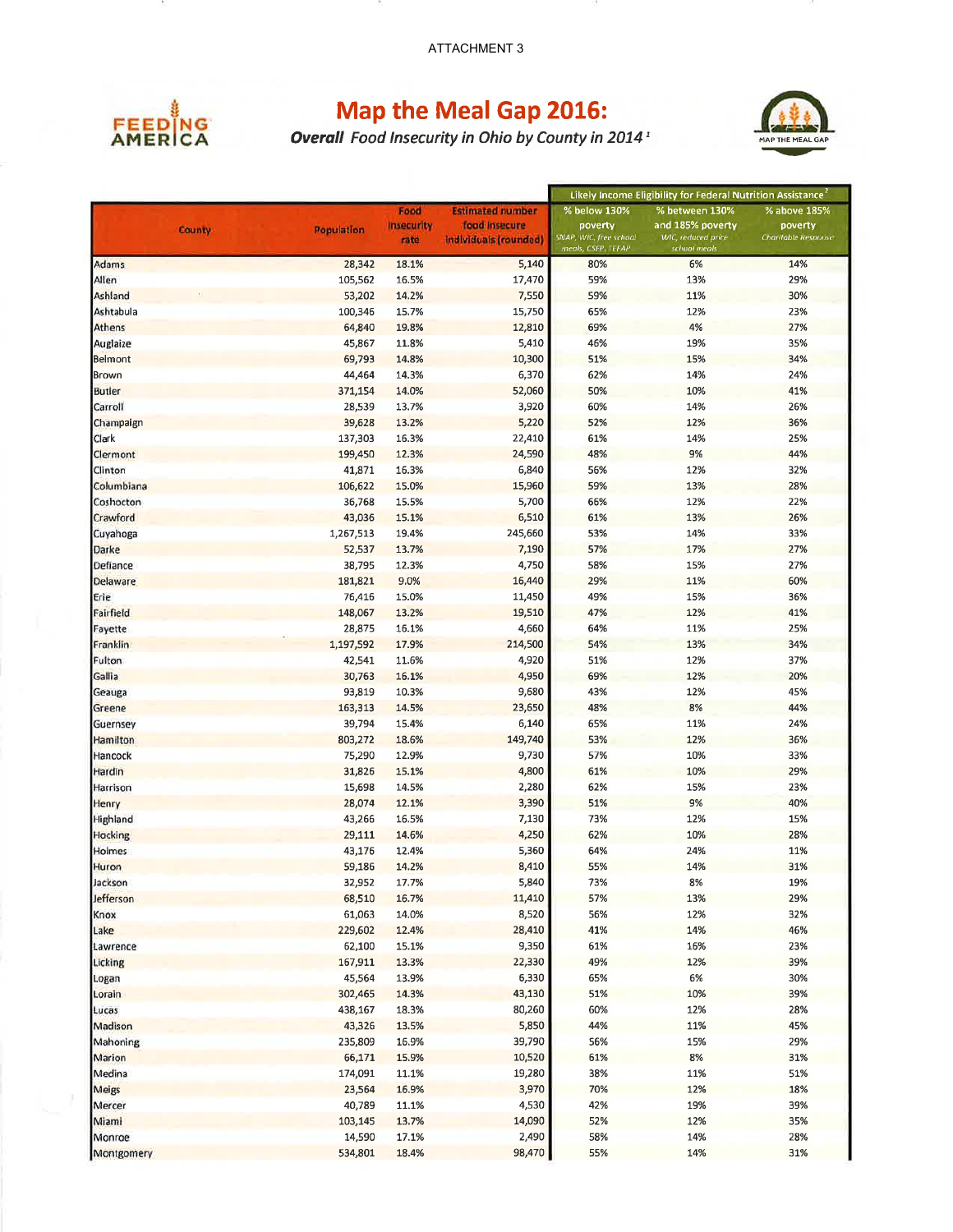|                          |                   | Food<br><b>Insecurity</b><br>rate | <b>Estimated number</b><br>food insecure<br>individuals (rounded) | Likely Income Eligibility for Federal Nutrition Assistance <sup>2</sup> |                                                                                  |                                                |  |
|--------------------------|-------------------|-----------------------------------|-------------------------------------------------------------------|-------------------------------------------------------------------------|----------------------------------------------------------------------------------|------------------------------------------------|--|
| <b>County</b>            | <b>Population</b> |                                   |                                                                   | % below 130%<br>poverty<br>SNAP, WIC, free school<br>meals, CSEP TEFAP  | % between 130%<br>and 185% poverty<br><b>WIC</b> , reduced price<br>school meals | % above 185%<br>poverty<br>Charitable Response |  |
| Morgan                   | 14,977            | 16.2%                             | 2,420                                                             | 65%                                                                     | 13%                                                                              | 22%                                            |  |
| <b>Morrow</b>            | 34,991            | 12.6%                             | 4,410                                                             | 53%                                                                     | 12%                                                                              | 35%                                            |  |
| Muskingum                | 85,947            | 16.7%                             | 14,360                                                            | 63%                                                                     | 15%                                                                              | 22%                                            |  |
| Noble                    | 14,561            | 14.8%                             | 2,160                                                             | 47%                                                                     | 21%                                                                              | 33%                                            |  |
| Ottawa                   | 41,304            | 12.6%                             | 5,210                                                             | 43%                                                                     | 16%                                                                              | 41%                                            |  |
| Paulding                 | 19,293            | 12.8%                             | 2,470                                                             | 56%                                                                     | 16%                                                                              | 28%                                            |  |
| Perry                    | 36,000            | 15.5%                             | 5,590                                                             | 65%                                                                     | 13%                                                                              | 22%                                            |  |
| Pickaway                 | 56,279            | 13.5%                             | 7,620                                                             | 47%                                                                     | 12%                                                                              | 41%                                            |  |
| Pike                     | 28,504            | 17.9%                             | 5,100                                                             | 74%                                                                     | 11%                                                                              | 15%                                            |  |
| Portage                  | 161,553           | 14.8%                             | 23,930                                                            | 54%                                                                     | 7%                                                                               | 39%                                            |  |
| Preble                   | 41,887            | 13.1%                             | 5,510                                                             | 56%                                                                     | 16%                                                                              | 29%                                            |  |
| Putnam                   | 34,256            | 9.6%                              | 3,300                                                             | 40%                                                                     | 14%                                                                              | 46%                                            |  |
| Richland                 | 122,813           | 16.2%                             | 19,920                                                            | 55%                                                                     | 14%                                                                              | 31%                                            |  |
| <b>Ross</b>              | 77,552            | 16.1%                             | 12,480                                                            | 62%                                                                     | 10%                                                                              | 28%                                            |  |
| Sandusky                 | 60,498            | 12.9%                             | 7,820                                                             | 62%                                                                     | 12%                                                                              | 26%                                            |  |
| Scioto                   | 78,520            | 18.2%                             | 14,280                                                            | 70%                                                                     | 8%                                                                               | 23%                                            |  |
| Seneca                   | 56,100            | 14.2%                             | 7,950                                                             | 56%                                                                     | 11%                                                                              | 33%                                            |  |
| Shelby                   | 49,165            | 13.0%                             | 6,380                                                             | 51%                                                                     | 12%                                                                              | 38%                                            |  |
| <b>Stark</b>             | 375,090           | 15.2%                             | 57,080                                                            | 53%                                                                     | 13%                                                                              | 34%                                            |  |
| Summit                   | 541,464           | 16.2%                             | 87,480                                                            | 50%                                                                     | 12%                                                                              | 38%                                            |  |
| Trumbull                 | 207,596           | 16.3%                             | 33,820                                                            | 56%                                                                     | 12%                                                                              | 33%                                            |  |
| Tuscarawas               | 92,616            | 13.7%                             | 12,690                                                            | 58%                                                                     | 13%                                                                              | 29%                                            |  |
| Union                    | 53,090            | 11.2%                             | 5,920                                                             | 40%                                                                     | 13%                                                                              | 47%                                            |  |
| Van Wert                 | 28,612            | 12.7%                             | 3,620                                                             | 55%                                                                     | 19%                                                                              | 26%                                            |  |
| Vinton                   | 13,319            | 16.6%                             | 2,220                                                             | 72%                                                                     | 17%                                                                              | 11%                                            |  |
| Warren                   | 217,623           | 10.7%                             | 23,290                                                            | 30%                                                                     | 11%                                                                              | 59%                                            |  |
| Washington               | 61,473            | 14.5%                             | 8,880                                                             | 61%                                                                     | 9%                                                                               | 30%                                            |  |
| Wayne                    | 114,978           | 13.0%                             | 14,990                                                            | 56%                                                                     | 16%                                                                              | 28%                                            |  |
| Williams                 | 37,493            | 13.3%                             | 4,990                                                             | 63%                                                                     | 18%                                                                              | 19%                                            |  |
| Wood                     | 128,139           | 13.7%                             | 17,610                                                            | 53%                                                                     | 7%                                                                               | 40%                                            |  |
| Wyandot                  | 22,535            | 12.5%                             | 2,810                                                             | 48%                                                                     | 17%                                                                              | 35%                                            |  |
| State Total <sup>®</sup> | 11,594,163        | 16.8%                             | 1,943,340                                                         | 52.3%                                                                   | 12.9%                                                                            | 34.7%                                          |  |

For additional data and maps by county, state, and congressional district, please visit www.feedingamerica.org/mapthegap.

Gundersen, C., A. Dewey, A. Crumbaugh, M. Kato & E. Engelhard. Map the Meal Gap 2016: Food Insecurity and Child Food Insecurity Estimates at the County Level. Feeding America, 2016. This research is generously supported by the Howard G. Buffett Foundation and The Nielsen Company.

<sup>1</sup>Map the Meal Gap's food insecurity rates are determined using data from the 2001-2014 Current Population Survey on individuals in food insecure households; data from the 2014 American Community Survey on median household incomes, poverty rates, homeownership, and race and ethnic demographics; and 2014 data from the Bureau of Labor Statistics on unemployment rates.

<sup>2</sup>Numbers reflect percentage of food insecure individuals living in households with incomes within the income bands indicated. Eligibility for federal nutrition programs is determined in part by these income thresholds which can vary by state.

<sup>6</sup>Population and food insecurity data in the state totals row do not reflect the sum of all counties in that state. The state totals are aggregated from the congressional districts data in that state. All data in the state totals row pertaining to the cost of food or the "Meal Gap" reflect state-level data and are not aggregations of either counties or congressional districts.